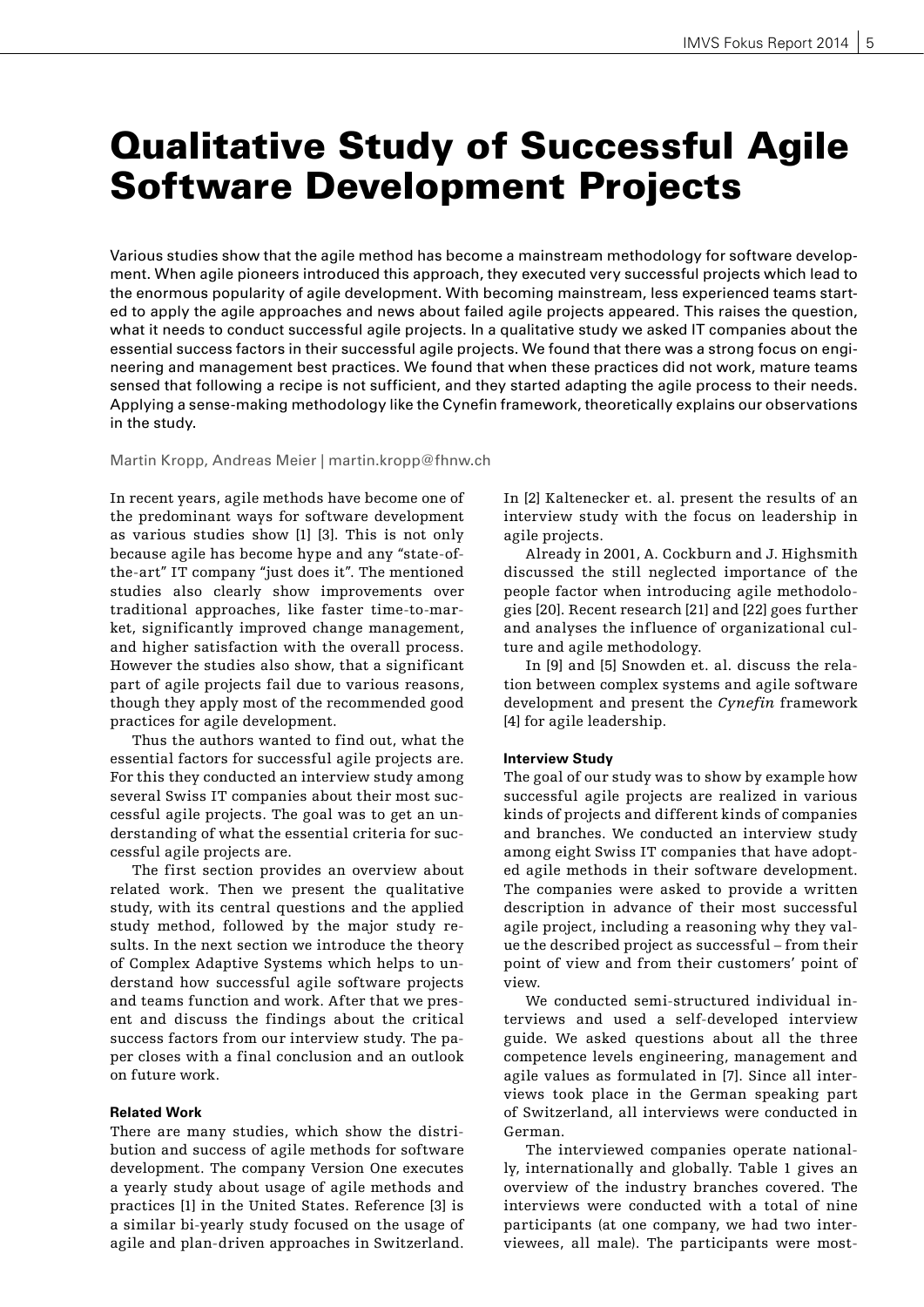| <b>Branches</b>       | Number of Companies |  |  |  |
|-----------------------|---------------------|--|--|--|
| Product Development   | っ                   |  |  |  |
| <b>Public Service</b> |                     |  |  |  |
| Manufacturing         | っ                   |  |  |  |
| Insurance             |                     |  |  |  |
| <b>IT Supplier</b>    |                     |  |  |  |

Table 1: Branches covered in study

ly project leaders, group leaders, or department leaders. The interview duration was between one and two hours. All interviews were conducted in German. All interviews were audio recorded and transcribed later. The transcription facilitated the evaluation of the interviews with the help of a statistical text-analysis tool.

## **Organizational Level of Agility**

In this paper we use the terms *team*, *organization* and *company* to describe on which level Agility was introduced:

- *• Team* refers to the software developers, testers, Scrum Masters, Product Owners etc., i.e. the people that are directly involved in the software development. All the teams in the study follow an agile methodology like Scrum.
- *• Organization* refers to the team plus other people who are involved in the project, i.e. customers, end-users, and management sponsors. They work together with the team in an agile or non-agile environment. In the former case, the team supports the organization to become agile. In the latter case, the team provides an "interface" to facilitate the communication between the different environments.
- *• Company* refers to the enterprise within which the software development project is executed. Currently, most companies are not agile. In our interviews, we had seven non-agile companies where at least one team or organization was agile.

In seven of the eight companies the agile approach was applied either for one or more organizations within the company or on the team level for the

| <b>Success</b>                                                                                |
|-----------------------------------------------------------------------------------------------|
| 1. What makes the project successful from your point of view?                                 |
| 2. What makes the project successful from your customer's<br>point of view?                   |
| 3. What are the reasons for the success from your point of<br>view?                           |
| Engineering                                                                                   |
| 4. How much do the engineering practices (according to [7])<br>contribute to the success?     |
| 5. Which engineering practices do you apply regularly?                                        |
| Organization/Management                                                                       |
| 6. How much do the management practices (according to [7])<br>contribute to the success?      |
| 7. Which management practices do you apply regularly?                                         |
| Culture & Values                                                                              |
| 8. How much do the cultural aspects / values (according to [7])<br>contribute to the success? |
| 9. Which cultural aspects / values do you apply regularly?                                    |
| Improvements                                                                                  |
| 10. What would you change to make the project even more<br>successful?                        |

Table 2: Interview questions translated from German

project teams. In these companies, agile methodologies were either introduced bottom-up or topdown. That means those teams where typically embedded in a classical, hierarchical organization within its own company. In one company, agile methodology was introduced in the whole company, i.e. was applied also on management level.

## **Interview Questions**

As preparation for the interview the interviewees were asked to send in a short description of the selected project, including some basic information about the project like duration, effort, and team size. Additionally, they had to answer the following two questions:

- What makes the project successful from your point of view?
- What makes the project successful from your customer's point of view?

In the one-hour interview (in average), the interviewee had to provide further information about

|                        | P <sub>1</sub>     | P <sub>2</sub>    | P <sub>3</sub>    | P <sub>4</sub>    | P <sub>5</sub>                | P <sub>6</sub> | P7                 | P <sub>8</sub>    |
|------------------------|--------------------|-------------------|-------------------|-------------------|-------------------------------|----------------|--------------------|-------------------|
| <b>Type of Project</b> | Product            | In-house          | Product           | Product           | Product                       | In-House       | In-House           | Product           |
| Company                | <b>IT Solution</b> | Public<br>service | Manu-<br>facturer | Manu-<br>facturer | <b>IT Service</b><br>Provider | Insurance      | <b>IT Solution</b> | Manu-<br>facturer |
| Method                 | Scrum              | Scrum             | Scrum             | Scrumban          | Scrum                         | Scrum          | Scrum              | Scrum             |
| Size                   | 24 PM              | 30 PM             | 30 PM             | 100 PM            | 30 PM                         | 12 PM          | 72 PM              | $>120$ PM         |
| Duration               | 3 M                | 10 M              | 12 M              | 9 M               | 10 M                          | 8 M            | 24 M               | $\geq$            |
| Team                   | 5P                 | 10 P              | 5P                | $3 \times 4 P$    | 6 P                           | 8P             | 5 P                | 5 (current)       |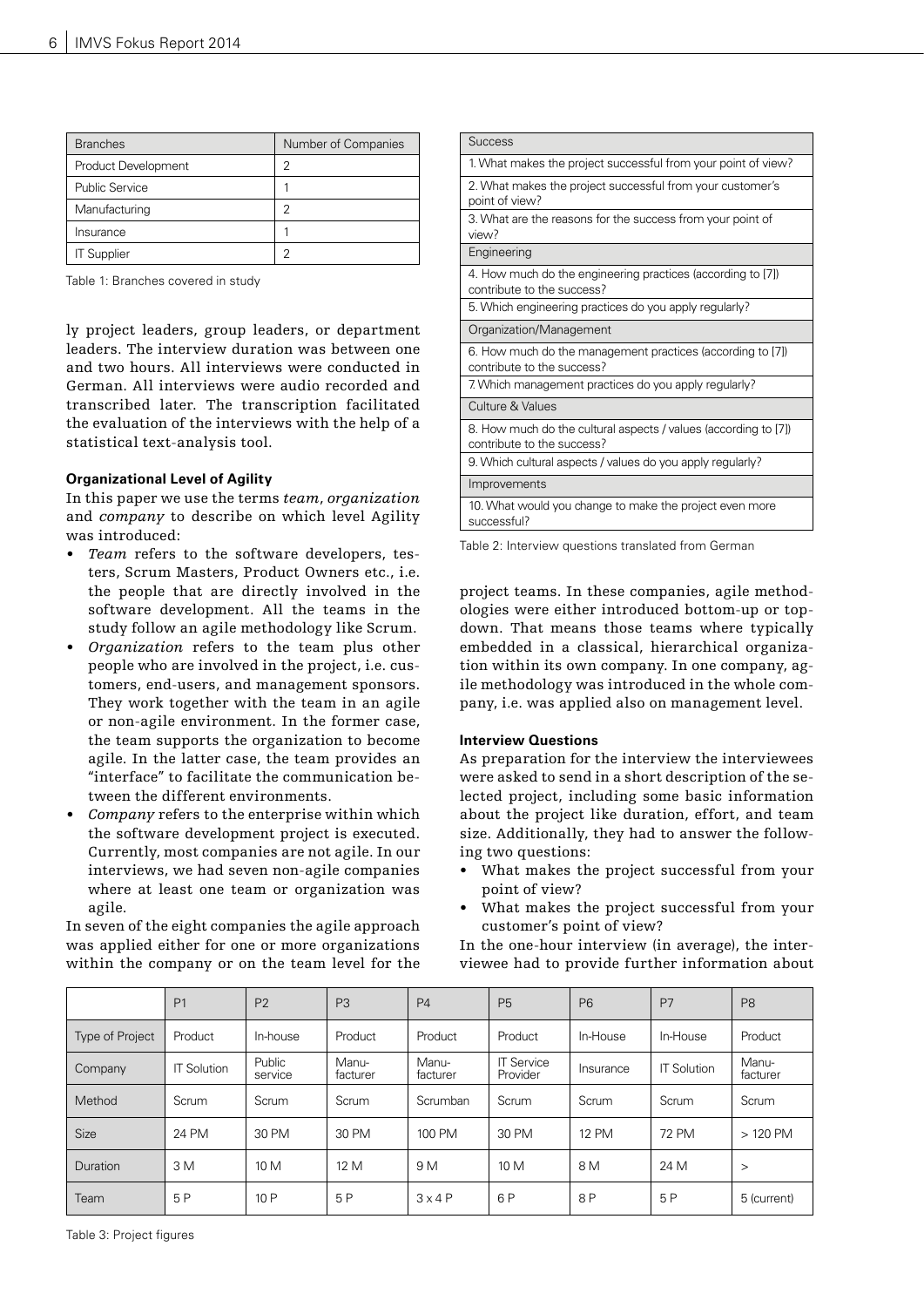the company and the project (industry sector, company size, in-house/contract work/product development, main project technology). The questions are listed in Table 2.

#### **Results of the qualitative study**

Table 3 gives an overview of the basic project figures. The projects ranged from small projects to intermediate sized projects, and covered in-house projects, embedded software projects and product development. The team size ranged from 5 to 12 persons, the latter being organized as a scrum-ofscrum team.

## **Success in Agile Projects**

The question about why the selected project was considered successful was answered in very many different ways. Among the most popular answers were: very good communication in the team; continuous delivery; delivery on time; very few bugs; satisfied customers; no overtime. When asked for the reasons for the success, the following main aspects were mentioned: all team members were committed; continuous and extensive testing; requirements were very clear; very close communication with and intensive feedback from customers; team workshops for team building.

#### **Engineering Practices for Success**

Many different engineering practices are applied by these organizations. Among the most important practices mentioned by almost all teams are continuous testing, at least on unit level (only few apply TDD); continuous integration; and continuous quality control. Some teams use Pair Programming, and some Clean Coding.

## **Organization Practices for Success**

The success criteria on management level which were mentioned most often were the short iterations (typically two weeks) and the self-organization of teams.. More important issues mentioned by others were User Story Grooming during Sprint; close communication with externals; open office. Management support was also argued to be very important by one company. For remote teams daily meetings with visual communication tools like Skype was very important in one company.

In the eight observed projects, many different practices and paradigms were used. Their usage depended on the size and domain of the project but also on the culture of the respective company. We found a small but powerful set of underlying characteristics common in all agile projects. Before summarizing these key characteristics of successful agile projects, we will take a closer look at the theory of complex systems. With the insight of complexity theory, these key characteristics can be better understood and an indication

on how and when to apply them in other projects can be deduced.

#### **Complex Adaptive Systems and Agile Competences**

In recent years complexity theory has been widely discussed in the scientific community. In this paper we argue that parts of a software development project should be treated as a complex system. More specifically we will point out that some parts of a project are in the *complex domain* and other parts are in the *ordered domain*. It is important to note that a typical software development project is a multi-domain problem. We elaborate what the consequences are and why that matters.

There are different definitions of complex systems. In this paper we use the definition of constraints. Basically there are three different types or ontologies: *chaotic* systems, *complex* systems and *ordered* systems. A system consists of *agents* and the interaction between these agents. Agents interact within the system or on the system. Examples of agents in software development are: the project goal, the project team, customers, the company, the culture within the company, management, competitors, technology, market place, etc. It is important to note that agents are not usually single individuals.

In a chaotic system, the agents are not constrained and thus independent of each other. In an ordered system, the system constrains the agents. These are the two extremes of the spectrum. In between there is the complex system. Such a system slightly constrains the agents. The agents modify the system by their interaction with it and among each other.

A *Complex Adaptive System* (CAS) is a special case of a complex system. Here the constraints and agents are co-evolving. Examples of CAS are the Internet, cyberspace, stock markets, manufacturing businesses, ant colonies, and any human social group-based endeavor. And a software development project is also regarded as a complex adaptive system [9].

Listed below are some of the characteristics of complex adaptive systems [9]:

- A CAS is highly sensitive to small changes. There is the danger that weak signals are easily missed or even dismissed. Small changes can have unpredictable consequences. This is also known as the butterfly effect.
- There is no (or very little) causality and therefore hindsight does not lead to foresight. In other words, a CAS is not causal but dispositional.
- Retrospective coherence, i.e. the fact that a system worked in a certain way in the past does not mean it will work the same way in the future.
- Proximity and connectivity are key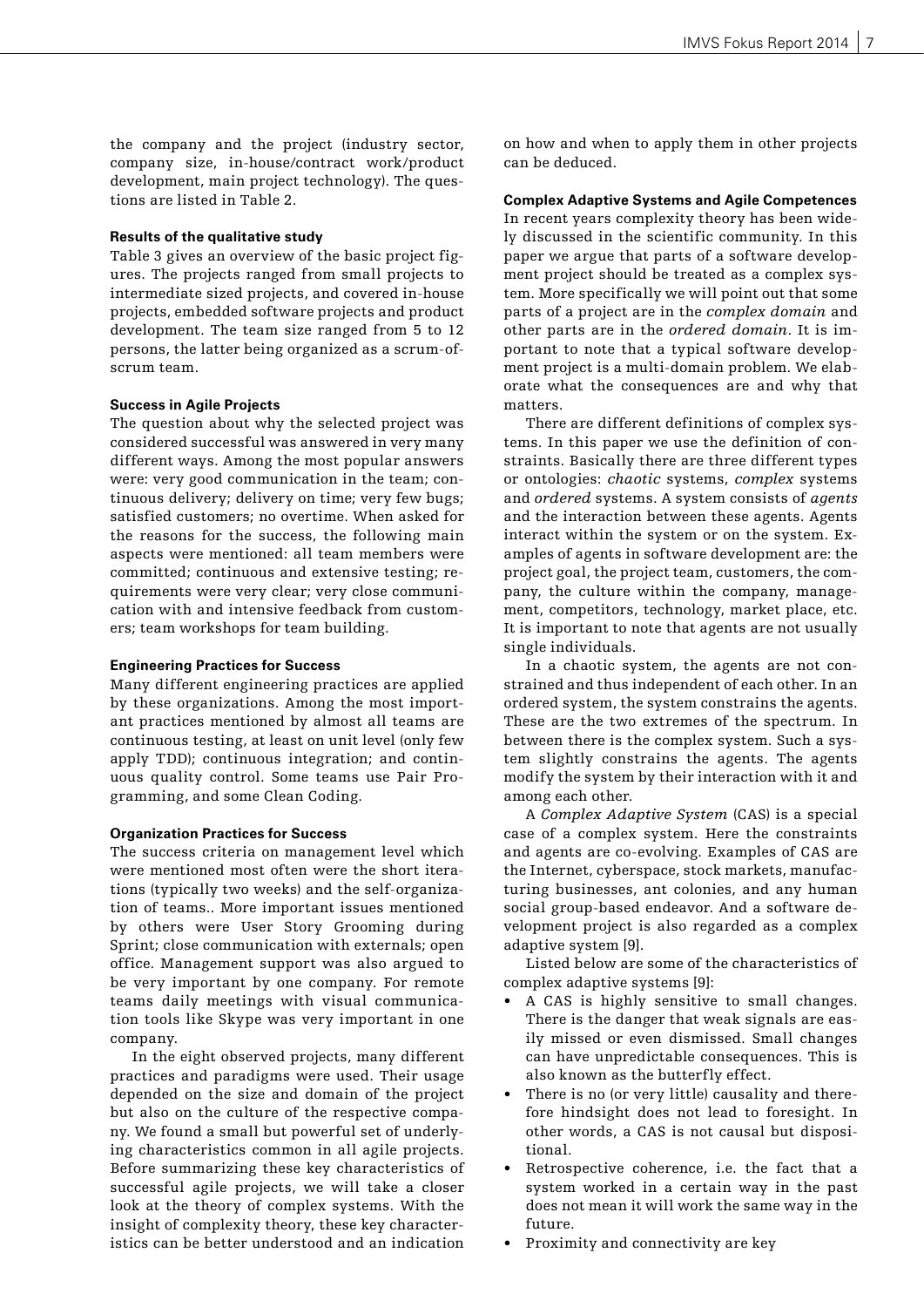- There are dangers of confusing correlation with causation and simulation with prediction
- "Need to keep your options open". Premature convergence is the main danger of complexity, i.e. converting too quickly to a solution and not to keep multiple possibilities open.

If we look at agile software development projects as complex adaptive systems, there are a number of consequences that follow [9]:

- CAS cannot be reset. Wherever you are, is where you are, e.g. it is not possible to reset a sprint and start over.
- Relationships between agents are more important than the agents themselves. It is more effective to improve the relationships than trying to change every agent. Especially when the agents are groups of individuals.
- Management of ordered and complex systems or domains is important. The team has to know, what kind of domain the project is in and how to respond accordingly (see Cynefin framework below)
- Praxis<sup>1</sup> makes perfect. Agile teams value both theory and practice, e.g. they do not only apply Scrum in practice but they also know the theory of complex systems behind it.

## **Cynefin**

Cynefin [4] is a decision-making framework that recognizes the causal differences that exist between chaotic, complex and ordered systems. It is valuable because it proposes different approaches to decision-making in complex social environments like in software projects.

The name Cynefin, pronounced ku-*nev*-in, is a Welsh word that signifies the multiple factors in our environment and our experience that influence us in ways we can never understand. "*The name seeks to remind us that all human interactions are strongly influenced and frequently determined by the patterns of our multiple experiences, both through the direct influence of personal experience and through collective experience expressed as stories.*" [5]

The Cynefin framework is also a sense-making framework. It is used to help define the system we have to deal with, i.e. lays the problem at hand in the ordered or un-ordered domain. This is important because problems in the ordered domain require very different strategies than the ones in the unordered domain.

Its value is not so much in logical arguments or empirical verifications as in its effect on the sense-making and decision-making capabilities of those who use it. The Cynefin framework has been used for knowledge management, project management, IT-design, strategy making etc. Its purpose is to give decision makers (e.g. the team members,



Figure 1: Cynefin domains (Source [11])

agile leaders, management, etc.) powerful new constructs that they can use to make sense of a wide range of unspecified problems. It also helps people to break out of old ways of thinking and to consider intractable problems in new ways [4], [5].

The Cynefin framework does not automatically provide the right answer, but it will help the agile team members to use their skills and experience to look for it in the right place.

## **The five domains of the Cynefin framework**

As can be seen in Fig. 1, the Cynefin framework has five domains, four of which are named, and a fifth, central area, which is the domain of Disorder. The right-hand domains (Obvious, Complicated) are those of order, and the left-hand domains (Complex, Chaotic) are those of unorder.

- *• Obvious Systems:* In the obvious (aka simple) domain, cause and effect relationships are obvious and predictable in advance. The causality is self-evident or obvious to any reasonable person. In this domain we apply *best practices*, i.e. established examples of what works in a particular context. The approach is to *sense, categorize* and *respond*.
- *• Complicated Systems:* In the complicated domain we have an ordered system where cause and effect relationships exist but they are not self-evident. There is a right answer, however, the answer is not self-evident and requires analysis and/or the application of expert knowledge. With the right expertise, there can be several different ways of doing things in this domain. Applying *good practices*, i.e. a range of examples of what works well in a given context, works well in complicated systems

There are different definitions of ,praxis'. Here ,praxis' is defined as the combination of theory and practice.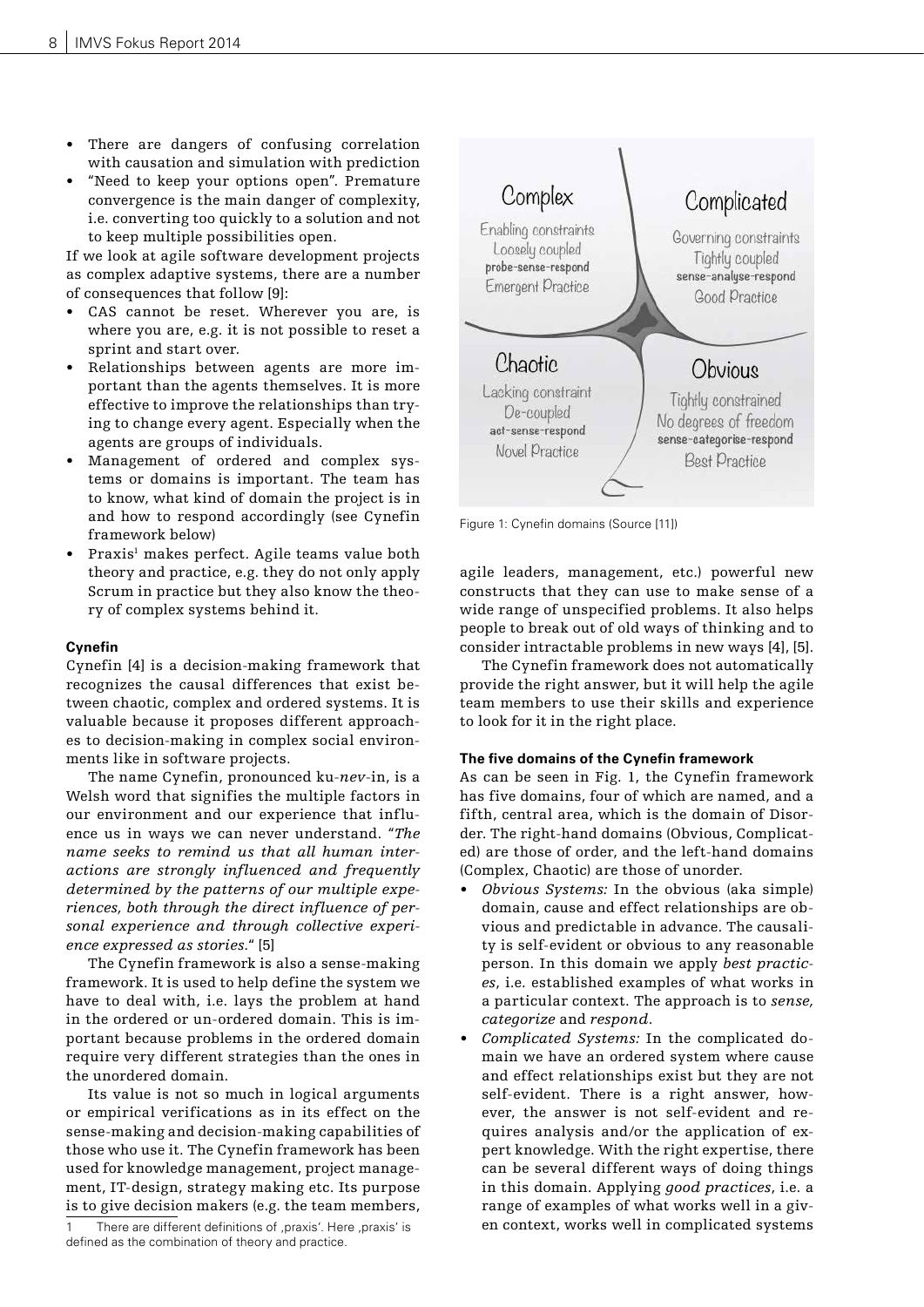provided we have the right expertise. The approach is to *sense, analyze* and *respond*.

- *• Complex Systems:* In the complex domain we have an un-ordered system where the relationship between cause and effect are only obvious in hindsight. The causality can only be perceived in retrospect and the results are unpredictable. In this domain, we need to create *safe to fail experiments.* And we do not attempt to create fail-safe designs. We cannot solve complex problems with best or good practices alone. While conducting safe to fail experiments, the key is to *dampen* the parts that fail and *amplify* the parts that succeed. In this domain we get emergent order and practice that is often unique. The approach is to *probe, sense,* and *respond*. In this domain we apply *emergent practices*, i.e. new practice and some combination of best and good practices.
- *• Chaotic Systems:* In the chaotic domain, no cause and effect relationships can be determined. The approach is to *act, sense,* and *respond*. In order to effectively understand and function in a chaotic system, we must act very quickly to either innovate or stabilize the system and therefore learn from it. In chaotic systems we apply *novel practices*.

Depending on the system or ontology that applies to the situation, we should think and analyze accordingly. One size does not fit all!

*• Disorder:* The central space in Fig. 1 is key. It is called Disorder, the state of not knowing which system we are in. The danger of being in disorder, is that we tend to interpret and assess the situation according to the system we are most comfortable with, i.e. we compete to interpret this domain according to our preference for action. For instance, those people most comfortable with order seek to enforce rules, and experts seek to conduct research. This can be dangerous. Unfortunately, it is not uncommon to be in the domain of Disorder.



## **Agile Competences**

Developers in agile software development should possess a set of different competences. These competences can be divided into three categories as shown in the Agile Pyramid of Competences (Fig. 2), which was first presented in [7]:

- Engineering practices
- Management practices
- Agile values

The pyramid initially came from an educational point of view but proved to be useful as a guideline for the kind of competences an agile developer should have, and thus also for the questionnaire and interviews in the study. The analogy of the pyramid visualizes the decreasing number of required skills or competencies for an agile software developer from bottom to top. On the other hand, it reflects the increasing difficulty to learn or acquire these competences. Engineering practices can be taught very well in the classroom or be learned by the individuals on the job at their own pace. Management practices are, in our experience, best learnt through projects in teams. The most difficult competences to teach or learn are the agile values on top of the pyramid, since they often require a change in the attitude of the individual.

With the pyramid we also visualize the order in which the different practice levels should be acquired. Learning the management skills before a developer has a good working knowledge of the underlying engineering skills is like trying to build a pyramid from top to bottom. It might be possible, but at a very high cost (unfortunately, many companies are using this approach: They send their developers to a two day Scrum Master course and expect them to be agile after that). The same is valid for the agile values. Developers usually hear about the values in an Agile or Scrum course. But to properly understand and act accordingly requires a lot of experience and time.

**Relationship between CAS and Agile Competencies** We found that the Theory of Complex Adaptive

Systems and the Pyramid of Agile Competences are related. The practices at the bottom of the pyramid are typically in the ordered domain, i.e. obvious or complicated (Cynefin framework). There is a lot of expert knowledge necessary to master the engineering practices and that is the reason why it takes a long time for the students or developers to acquire it.

For instance, if the *good practice* of "Automated Unit Testing" is properly applied, there is a relation between cause and effect, e.g. the more (good) tests you write, the higher the quality of the software gets. And the software is also easier to refactor. It is well known that many of the XP-practices like "Automated Unit Testing" and Figure 2: Pyramid of Agile Competences "Refactoring" positively reinforce themselves.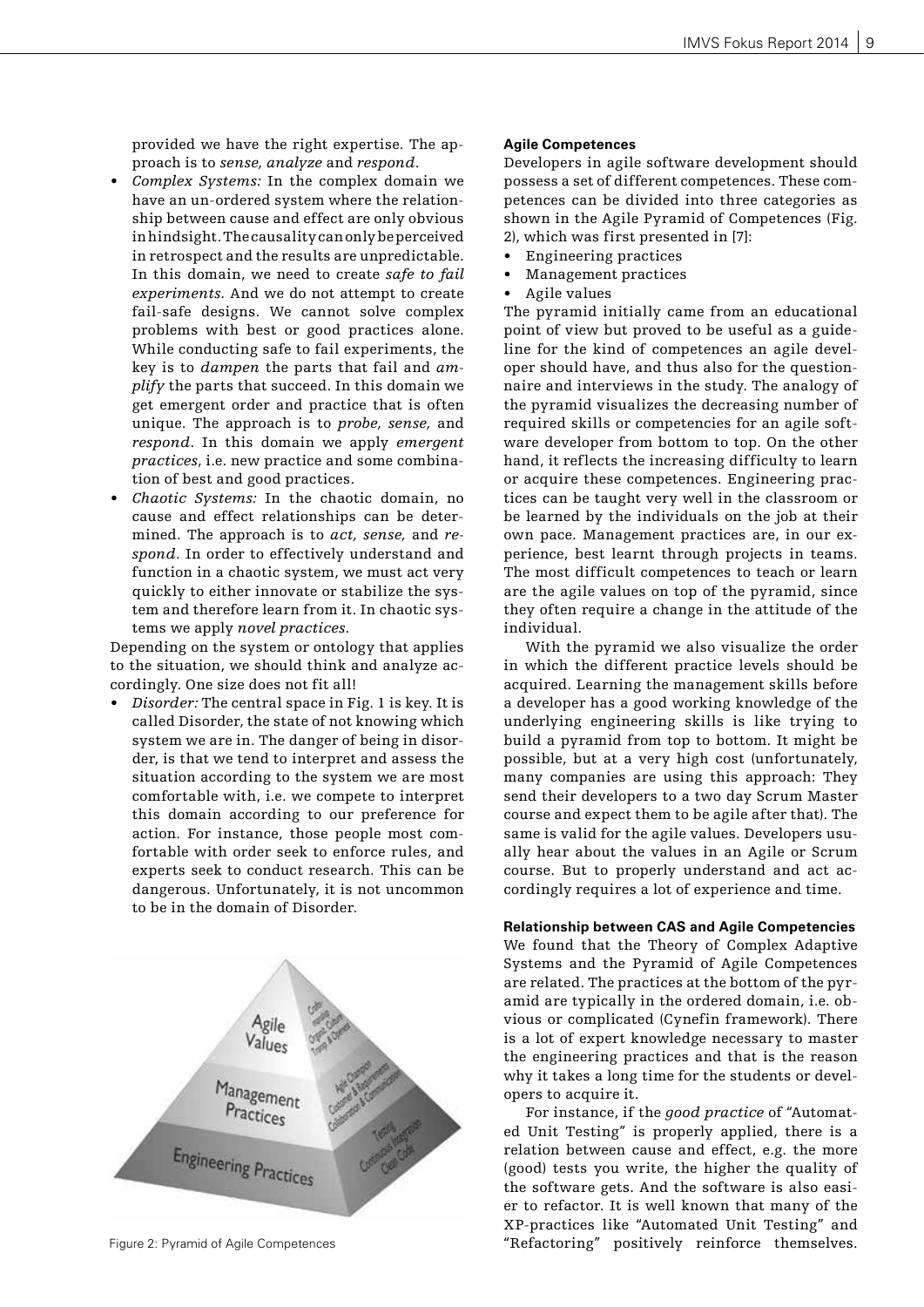This causality has been well described in [8]. In general, most engineering practices are in the complicated domain where expert knowledge is required and *good practices* can be applied. However, one might argue that some practices are in the simple space. "Clean code" for instance, may be considered an example of a practice in the simple domain.

Moving up the pyramid we get to the management practices. On this level there are more people involved and things start getting more complex. Communication outside of the team within the organization or with customers becomes important. Customer relationships are difficult to manage and so there is a transition between the ordered and the complex domain. There are no simple recipes to follow. Strategies that worked for the last project might be useless or even dangerous for the current project. When the agile (project) leaders are aware of this, they can take appropriate measures and apply *emergent practice* in order to adequately keep the project on track.

On top of the pyramid are the agile values or culture. Cultural aspects are definitely out of the ordered domain and belong to the complex domain. In this domain, the agile leaders and their teams are often learning by doing. Or more precisely, they must dampen the parts that fail and amplify the parts that succeed.

In [7] the authors argued that teaching and learning the agile values on top of the pyramid is much more difficult than the practices at the bottom. With the theoretical insight of the Cynefin framework, it is not difficult to understand why. Moving up the pyramid means transitioning from the ordered to the complex domain (or if you are unlucky: to chaotic domain).

## **Findings**

It should be clear by now, that a list of good or best practices, which the team carefully follows, is not sufficient. It takes more for a project to become a success. In this chapter we present such a list of practices and additionally an overview of similarities or patterns, which we identified in the examined projects. These patterns appear with different characteristics. In some projects the patterns were strongly formed, in others less. These patterns are not meant as a recipe to follow. They are merely a collection of *emergent practices*. As we have seen in complex adaptive systems, we need to create *safe to fail experiments* and act depending of the outcomes. The observed emergent practices may be useful as a starting point to create safe to fail experiments in other projects.

We present the findings following the three levels of the Pyramid of Agile Competencies. We start at the bottom with the engineering practices.

#### **Engineering practices**

In the interviews, all the teams reported that they emphasize the engineering practices. These practices are seen as very important and as a kind of foundation, which ensures that software can be developed in short iterations with the required quality. There is a constant process of improvement and refining of these practices. Depending on the maturity of the team and organization, this is triggered by the agile champion (see below), the team members or, in the case of an agile company, even by the management. This can happen ad hoc or formalized. Engineering practices are mostly well-known good or best practices. Many of them have been popularized in eXtreme Programming [8]. A quantitative overview can be found in [1], [3].

Refactoring, automated tests, continuous integration and deployment, pair programming, test-driven development [18], etc. are the tools of the trade [19]. Testing, continuous integration and clean coding was mentioned as core practices in most organizations.

- *1. Testing:* In almost all the organizations automated testing on unit level is well established and is seen as an absolute must for providing a good software quality. More mature organizations also apply automated testing on acceptance testing level using new approaches like Automated Acceptance Testing (ATDD) and Behavior Driven Development (BDD).
- *2. Continuous Integration:* Continuous integration is seen as an absolute must for being able to deliver software with high frequency. Thus all organizations have established an automated build and test environment which provides immediate feedback to the developers about the quality of the system being built.
- 3. Some organizations already strive for continuous delivery to automate the delivery process for faster and safer delivery to customers with less effort.
- *4. Clean Code:* Continuously paying attention to writing good code from the very beginning is considered more and more important. Some of the organizations started applying the Clean Code [23] approach with the goal of establishing a constantly high code quality. These teams also apply further practices like continuous quality control, regular or even institutionalized code reviews, and regular pair programming.

## **Management Practices**

All teams in our study originally started with Scrum [17]. However, most teams have carefully altered Scrum over time and customized it to the specific needs of their organizations and projects. The ability to alter the process is important for the team for several reasons: First of all it gives the team members the feeling that they are the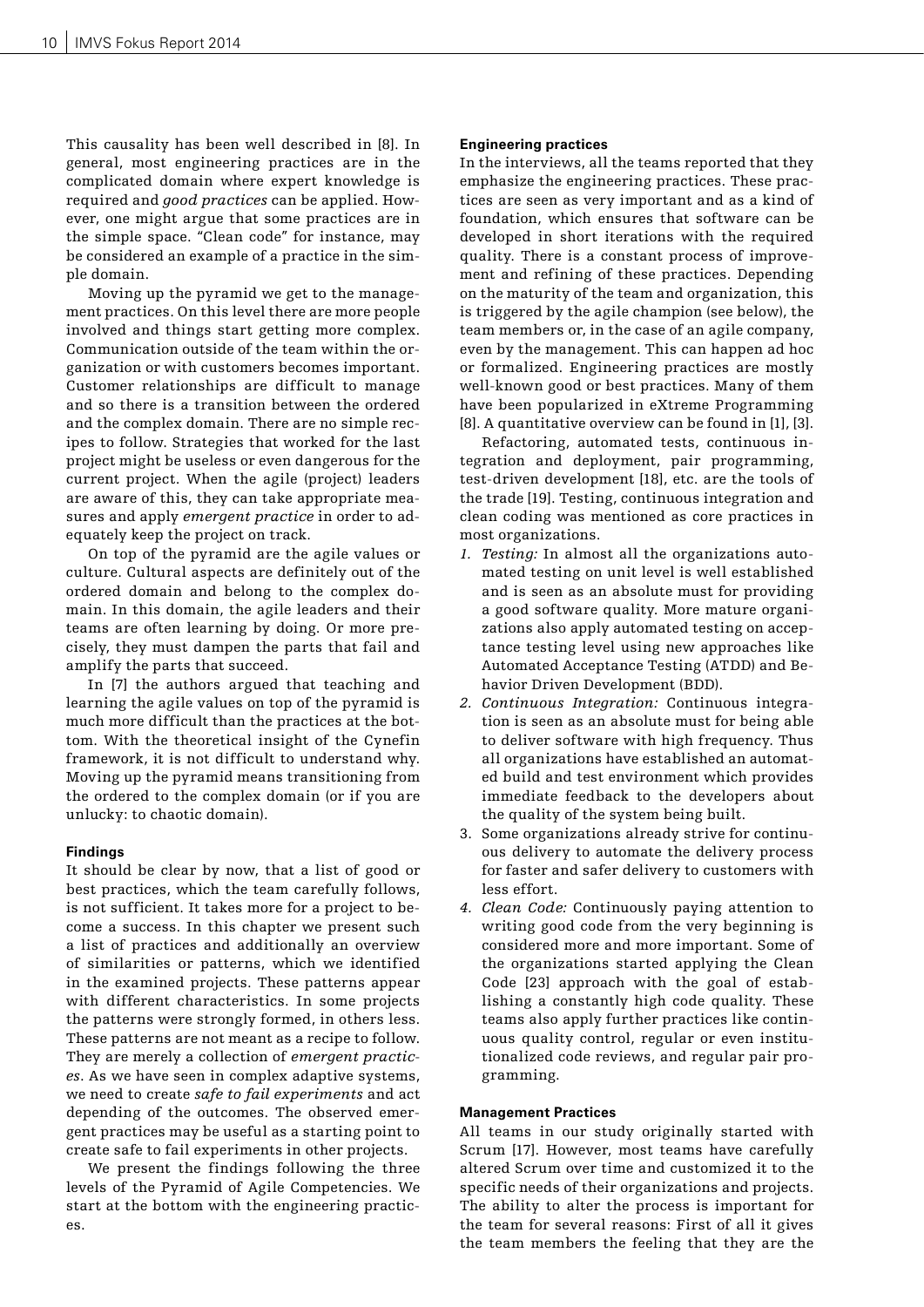masters of the process, not vice versa. It objectively allows the elimination of impediments that hinders the team of being efficient. Secondly, it shows that Scrum seems to be a good choice to start with, but that it is not sufficient for all situations and thus should be adapted to the various needs [19]. Retrospective is a good example of how to handle the *dampening* of the parts that fail and the *amplifying* of the parts that succeed.

The interviewed companies especially emphasized the following management aspects:

*1. Customer and Requirements:* In all the interviews, it was pointed out that an intensive and frequent communication with the customer was of outmost importance.

Agile teams are implicitly or explicitly aware of the fact, that technology sometimes makes solutions possible, which previously nobody (e.g. the users) had seen. Because of this gathering user requirements can be a problem. The users do not know what they want if they do not even know that it exists. It is important to note, that software is developed in a co-evolutionary system with technology.

In all the successful projects there was a very good understanding of the needed requirements by all team members.

Communication solely with the Product owner is unsatisfying. Developers feel the need to communicate directly and get feedback from the end-users.

User Stories [16] is the premier method to express functional and even non-functional requirements on cards.

*2. Agile Champion:* Leaders on all levels of agile organizations need to adopt a Catalyst Leadership style. These leaders thrive by inspiring others without losing the cohesion within the entire system. They know they can trust the organization and its individual members. Most importantly they know, at least by own experience, that software development takes place in several domains at the same time.

In the interviews we found, that in all the projects there was a least one person that was championing agility and we therefore use the term *Agile Champion* to refer to the role of that person. Why is such a role needed? When an organization wants to become agile, change is inevitable. Of course, it would be nice if positive change happened magically with no effort. Unfortunately, experience shows that it does not. On the contrary, change is very challenging.

What is the role of the agile champion? Table 4 lists several important activities that require huge amount of talking to people. The role of the agile champion is not to tell them what to do, but to inspire them with a vision of where they and the project could be. It is more a role of pulling than of pushing.

*3. Collaboration and Communication:* Intensive and open communication among all stakeholders is seen to be one of the key elements for successful agile projects. In our interviews we identified three major communication scenarios. The team members themselves must communicate among each other intensively. The team as a whole must communicate with the customer and end-users, and finally the team must establish good communication with the management (which is often organized in a classical hierarchical way).

To foster communication in teams, almost all organizations implement co-located teams in an open office environment. Most communication is then carried out informally over the desk. This helps to reduce official meeting time significantly and make the necessary meetings much more efficient.

Regular communication with the customers is established through short iterations with reviews and continuous feedback loops. However, developers have a clear need to communicate directly with end-users instead of the product owners.

Communication and collaboration with remote teams is always seen as challenging. Companies invest a lot to establish a good communication between these teams. Means are regular chat sessions, remote participation in meetings, and video conferencing. Despite its high costs, some companies value bringing the people together physically at regular intervals. A week of common work usually "refreshes" relationships for about 5-6 weeks, and then the next physical meeting is due.

| leading and inspiring agility                                                      |  |  |  |
|------------------------------------------------------------------------------------|--|--|--|
| helping define which change is necessary                                           |  |  |  |
| convincing and bringing on board others to support the change                      |  |  |  |
| showing that changes are happening and giving good results                         |  |  |  |
| avoiding "cowboy" agile and backsliding to the former approach<br>(e.g. waterfall) |  |  |  |
| leading modifications to the change                                                |  |  |  |
| removing impediments from the change                                               |  |  |  |
| leading people to the next level if it starts to plateau                           |  |  |  |

Table 4: The role of an agile champion

## **Agile Values**

All interviewed organizations realized that developing agile is not only a matter of changing processes, but foremost, a change of the culture in an organization. Thus values become more important. Scrum defines the following five Scrum values [17] (in no particular order): *Commitment, Focus, Openness, Respect* and *Courage*. Extreme Programming [8] defines the values a bit differently: *Simplicity, Communication, Feedback, Re-*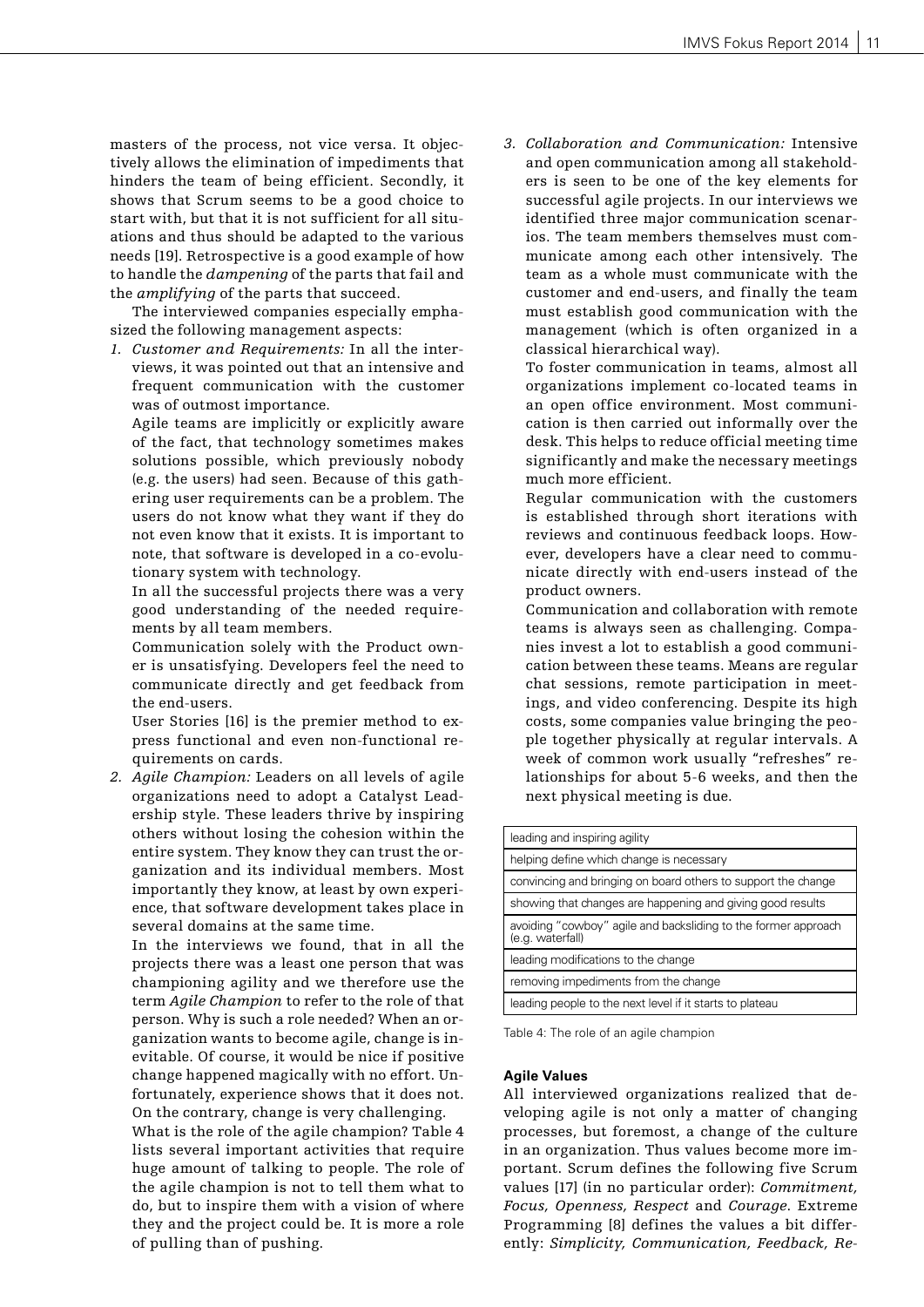*spect* and *Courage*. In the Agile Manifesto [12] the four core values are: *Individuals and their interactions, delivering working software, customer collaboration* and *responding to change.* Of course there are also other important values like trust, safety, security, quality-of-life etc.

All of these values have in common that they are important agents in complex adaptive systems, i.e. agile software development projects. Because we each interpret the values differently as individuals and as teams, we need to take a look at each value and decide as a team what that value means to us. What is most important is that the team behavior is aligned to the team values. Below we present an overview of the most important findings.

#### **Transparency and Openess**

Transparency and openness are highly valued in agile software development. Different measures are taken by the team in order to keep the organization as well as the customer informed about progress and to get feedback quickly. For instance, in Scrum there is the Scrum board and the daily standup meeting, where "the whole world" is invited to attend.

In the study we found that in all projects both aspects were very important. However, transparency can be either good or bad. Sometimes, transparency can prevent people from innovating [9]. Agile leaders know that for news things or innovative ideas to be created, sometimes privacy and protection is needed, because otherwise people outside the team look at them and there is a risk that these ideas get prematurely killed. Therefore, they create protected spaces to allow for new ideas to evolve. So, the right amount of transparency depends on the context of the project, the culture of the company and should be carefully balanced by the agile champion.

Openness of the individuals also means, that the team members not only take responsibility for a dedicated area of the project, e.g. requirements, components, etc., but are open and willed to understand the system as a whole, to have the big picture in mind. People in agile teams take responsibility for what they do in the context of the project as a whole. Agile organizations appreciate that they are (complex) systems made up of self-aware individuals and their members understand, at least implicitly, that each of their interactions may affect this system in potentially unpredictable manners. Again, the theory behind this is well described in complexity theory, i.e. complex adaptive systems. Software development is a co-evolutionary service and not a simple manufacturing process.

Another aspect of openness is the will and capability to learn. As the market place is always changing, agile organizations deliver value through the process of learning. Any change in the organization is based upon continuous learning through successful and failing experiments. In other words change happens as a sequence of learning events that combine to create paramount value, rather than by executing a master plan toward a static goal.

#### **Organizational Culture**

It is important how the organization and the company that encompass the agile team and project are organized. Principally there are three possibilities:

- 1. Agile team, organization and company;
- 2. Agile team and organization, non-agile company;

3. Agile team, non-agile organization and company. In the study, we found that seven projects started out with the third option and after some time and effort managed to move to stage 2. In the other project both organization and company were agile. In non-agile companies we observed some tension between the different cultures. Some of the typical problems are differences in hierarchy, responsibility, openness, trust, reporting, management, compensation, planning etc. For instance, if agile values such as transparency and openness lead to promotions and praise in the company, those behaviors will be the ones which individuals select. But if they are at odds with the organizational culture, they will not, and no agile culture can evolve.

Agile project leaders know that they cannot change the company, at least not in the short term. We found that usually they respond by creating an agile environment within the company as well as possible and proactively manage the boundaries. This requires a lot of skills and patience from the agile leader.

#### **Craftsmanship**

The idea of highlighting the importance of software development practice has been popularized in [13]. The author introduces the disciplines, techniques, tools, and practices of software craftsmanship. Craftsmanship is much more than a technique: It is about attitude. The author shows how to approach software development with honor, self-respect, and pride; work well and work clean; communicate and estimate faithfully; face difficult decisions with clarity and honesty; and understand that deep knowledge comes with a responsibility to act [14].

In our interviews, we found that members of agile teams and organizations take pride in their work. They seek mastery in their (programming) skills. They know the importance of producing high quality software and great value. In the interviews, all the teams and organizations pointed out that craftsmanship, or whatever they named it, was important and that most developers had